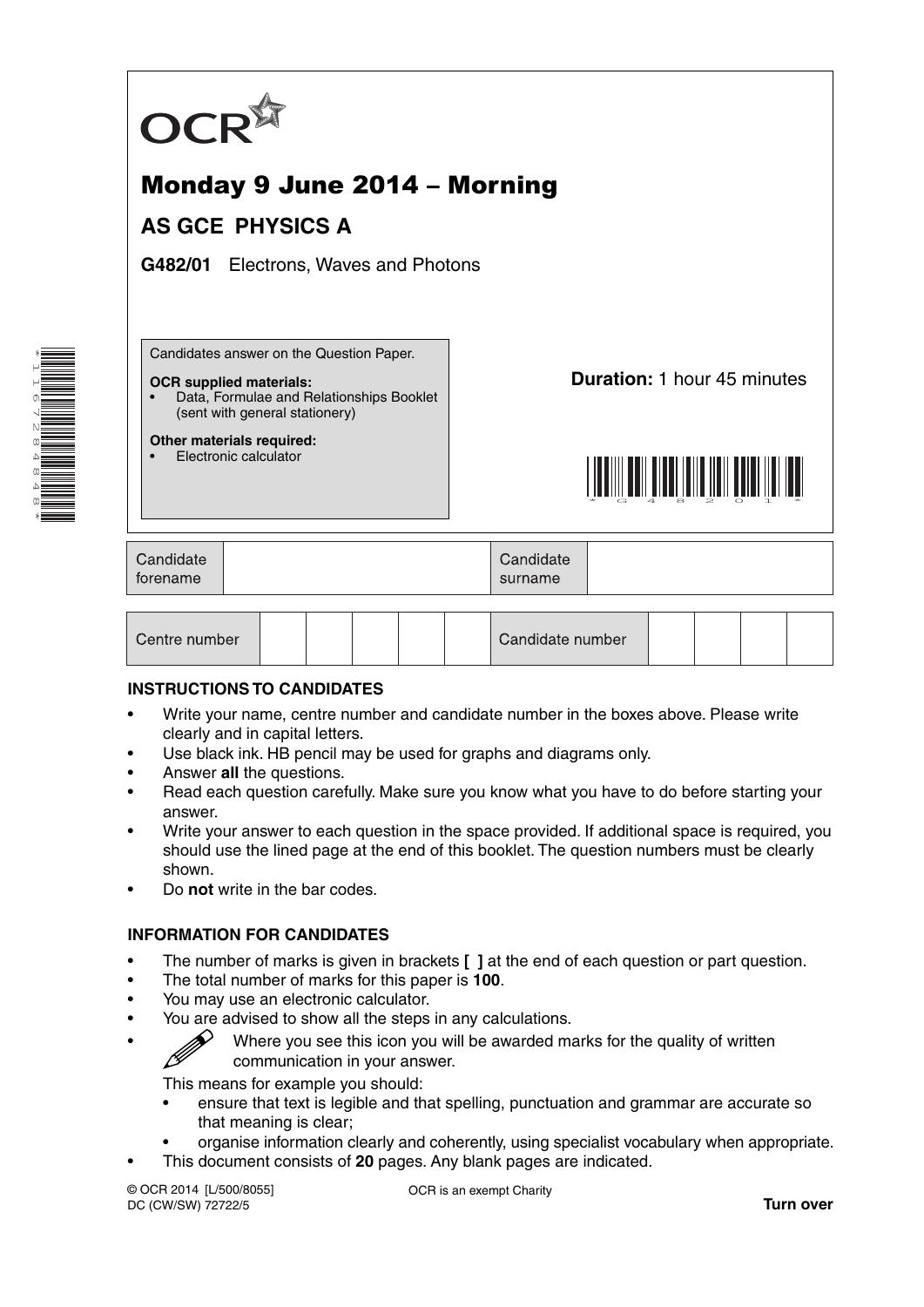$\overline{2}$ 

#### Answer all the questions.

Fig. 1.1 shows the *I-V* characteristic of a 6.0V 1.5W filament lamp.  $\mathbf{1}$ 





 $(a)$  (i) State how Fig. 1.1 shows that the filament lamp does not obey Ohm's law.

(ii) Explain how Fig. 1.1 shows that the resistance of the filament lamp is about 10 $\Omega$  when the current is between zero and 50 mA.

 $(iii)$ Explain why the resistance of the filament lamp is much larger (about  $25 \Omega$ ) at 6.0V.

 $[2]$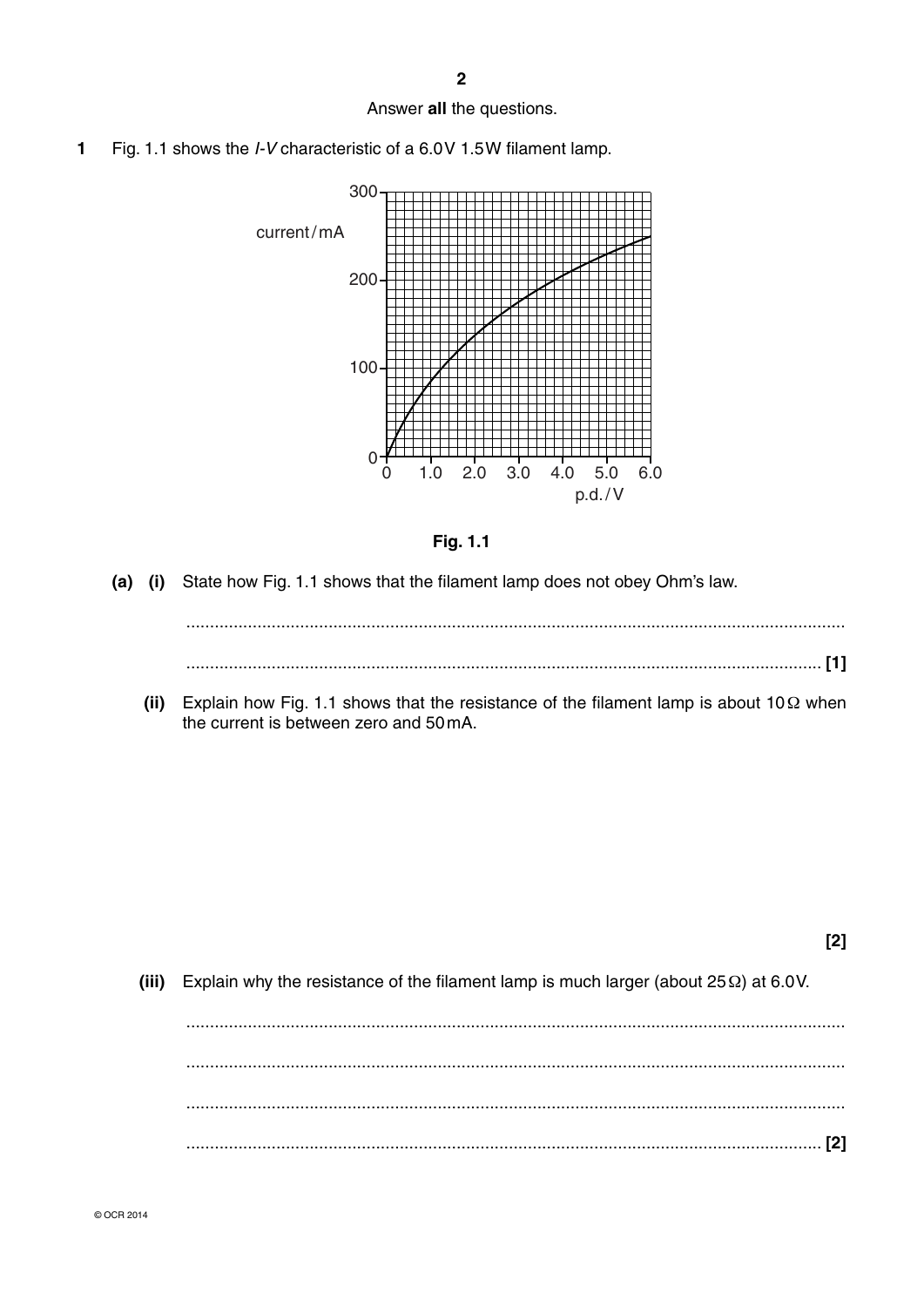(b) A student designs a circuit for a night light using the filament lamp of part (a) and a lightdependent resistor (LDR). The circuit is shown in Fig. 1.2.





This LDR has a resistance of about 1  $\Omega$  in daylight and 1000  $\Omega$  in the dark.

Show that the circuit will cause the lamp to be off in the day and on at night as long as the light from the lamp does not shine on the LDR.



In your answer you should explain clearly with or without calculation how the circuit functions to cause the lamp to be off in daylight and on in the dark.

| [Total: 10] |  |
|-------------|--|

**Turn over**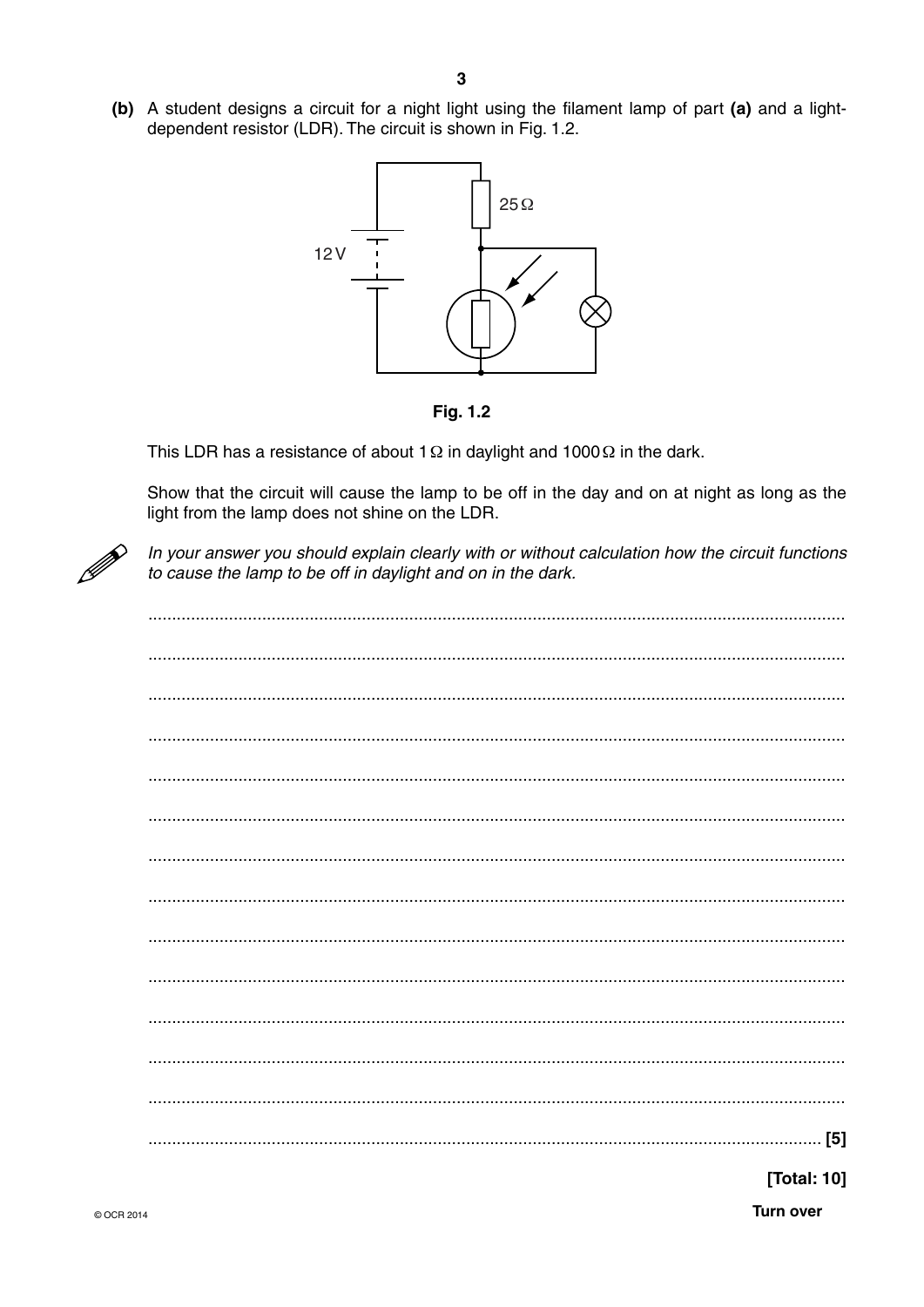**2 (a)** The following electrical quantities are often used when analysing circuits. The units given are alternatives to the units normally used for the quantities below. Draw a straight line from each quantity on the left to its correct unit on the right.



**[2]**

 **(b)** The circuit in Fig. 2.1 consists of a cell and five resistors.





The cell has e.m.f. 1.2 V and internal resistance *r*. The current at point **X** is 0.16 A.

 **(i)** Define *potential difference*.

 ........................................................................................................................................... ........................................................................................................................................... ...................................................................................................................................... **[2] (ii)** Explain what is meant by *internal resistance*. ........................................................................................................................................... ...................................................................................................................................... **[1]**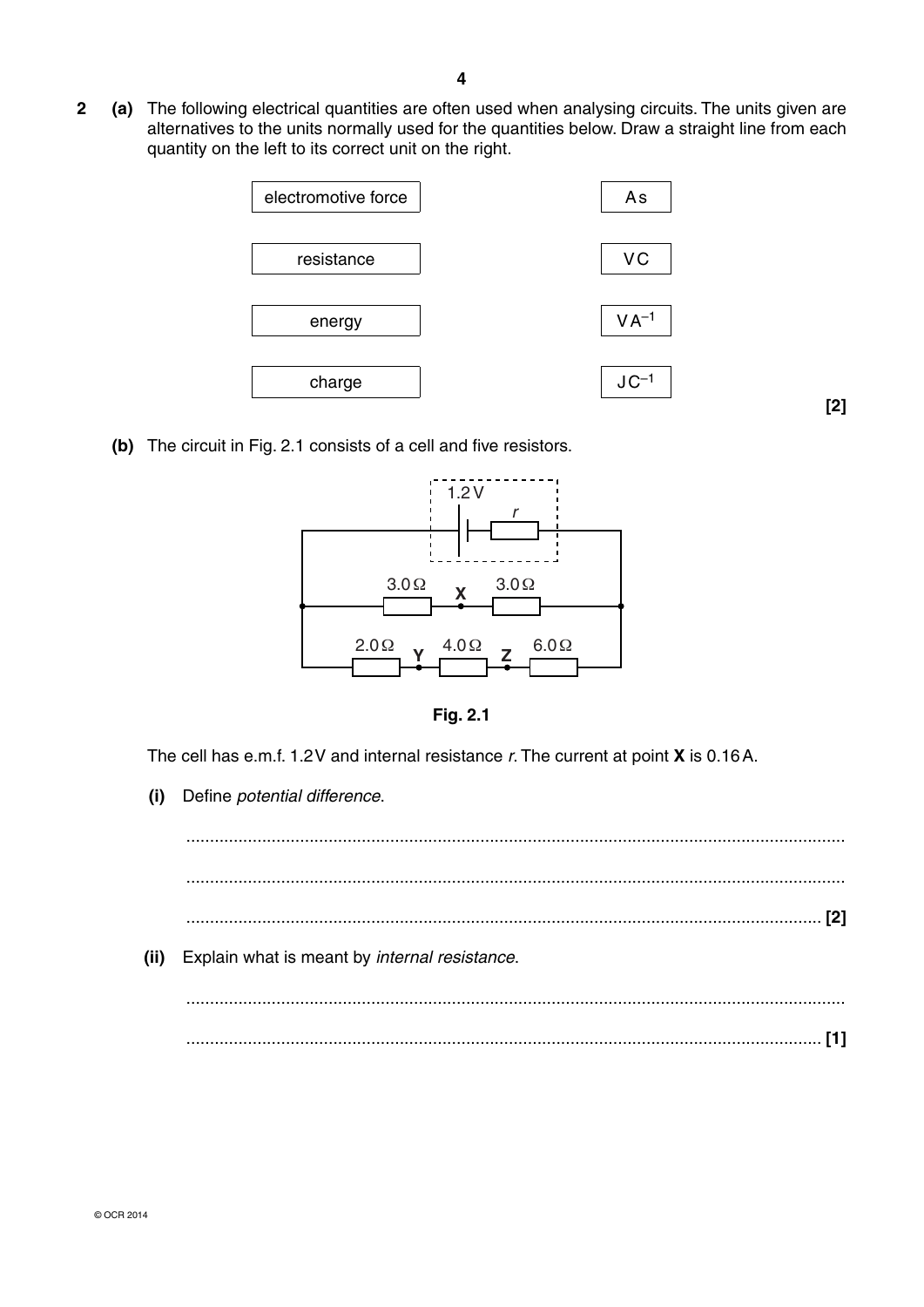|       | 5                                                                        |
|-------|--------------------------------------------------------------------------|
| (iii) | Explain why the current at $X$ must be twice the current at $Y$ or $Z$ . |
|       |                                                                          |
|       |                                                                          |
|       |                                                                          |
|       |                                                                          |
|       |                                                                          |
| (iv)  | Calculate the p.d. across the $6.0 \Omega$ resistor.                     |
|       |                                                                          |
|       |                                                                          |
| (v)   | Suggest why the p.d. $V_{\chi Z}$ between <b>X</b> and <b>Z</b> is zero. |
|       |                                                                          |
|       |                                                                          |
|       |                                                                          |
|       |                                                                          |

(vi) Calculate the value of the internal resistance  $r$ .

[Total: 15]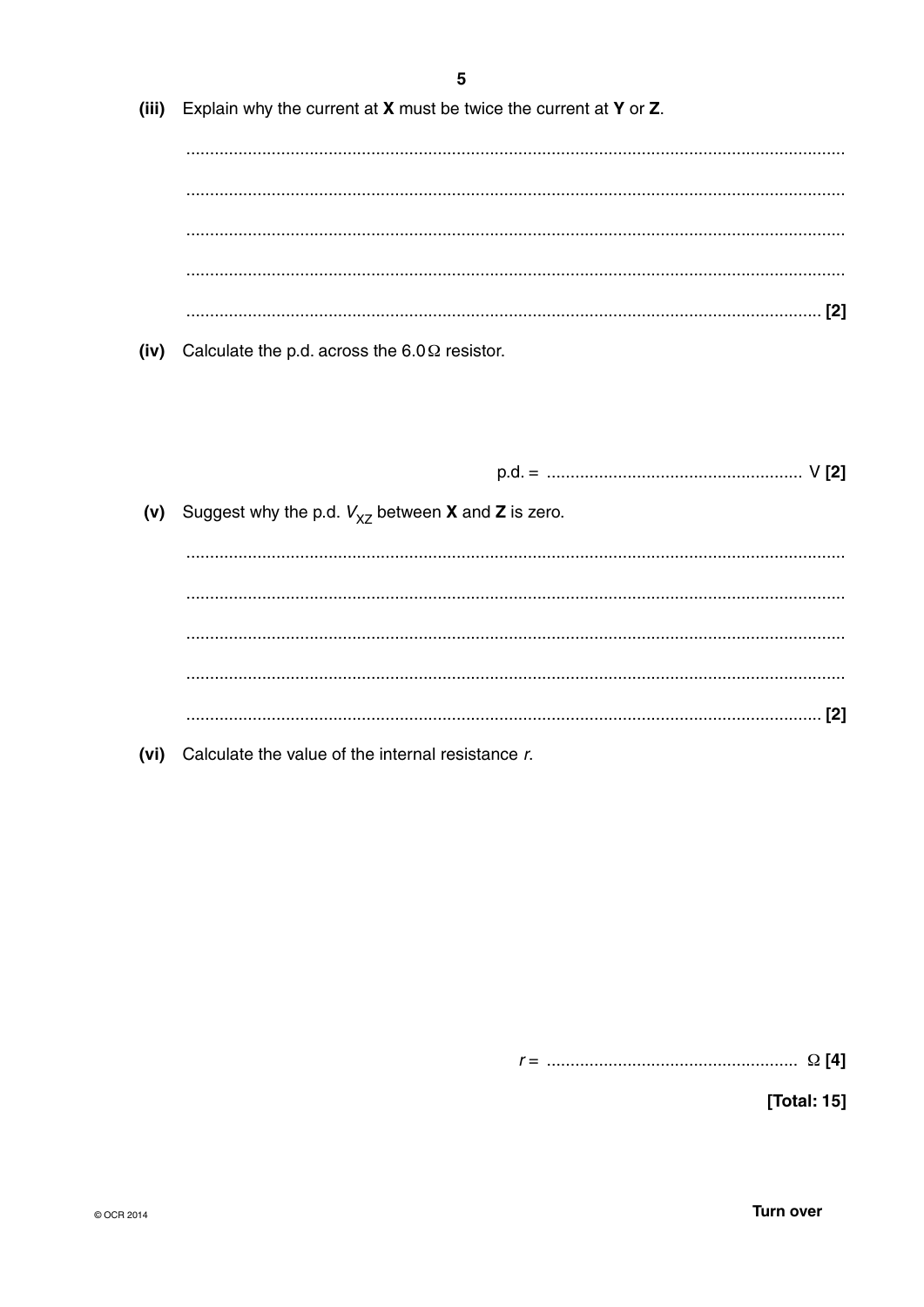**3 (a)** Define *resistance*.

.............................................................................................................................................. **[1]**

 **(b)** The smallest conductor within a computer processing chip can be represented as a rectangular block that is one atom high, four atoms wide and twenty atoms long. One such block is shown in Fig. 3.1.



**Fig. 3.1**

The block is made from phosphorus atoms of diameter  $d = 3.8 \times 10^{-10}$  m. The atoms are deposited on an insulating surface. This ensures that the atoms touch each other.

 **(i)** Show that the resistance between the ends **P** and **Q** of this block is greater than 200 Ω. The resistivity of phosphorus is  $1.7 \times 10^{-8} \Omega$  m.

**[3]**

**(ii)** Show that the number density of free electrons within the block is about  $2 \times 10^{28}$  m<sup>-3</sup>. Assume that each phosphorus atom contributes one free electron.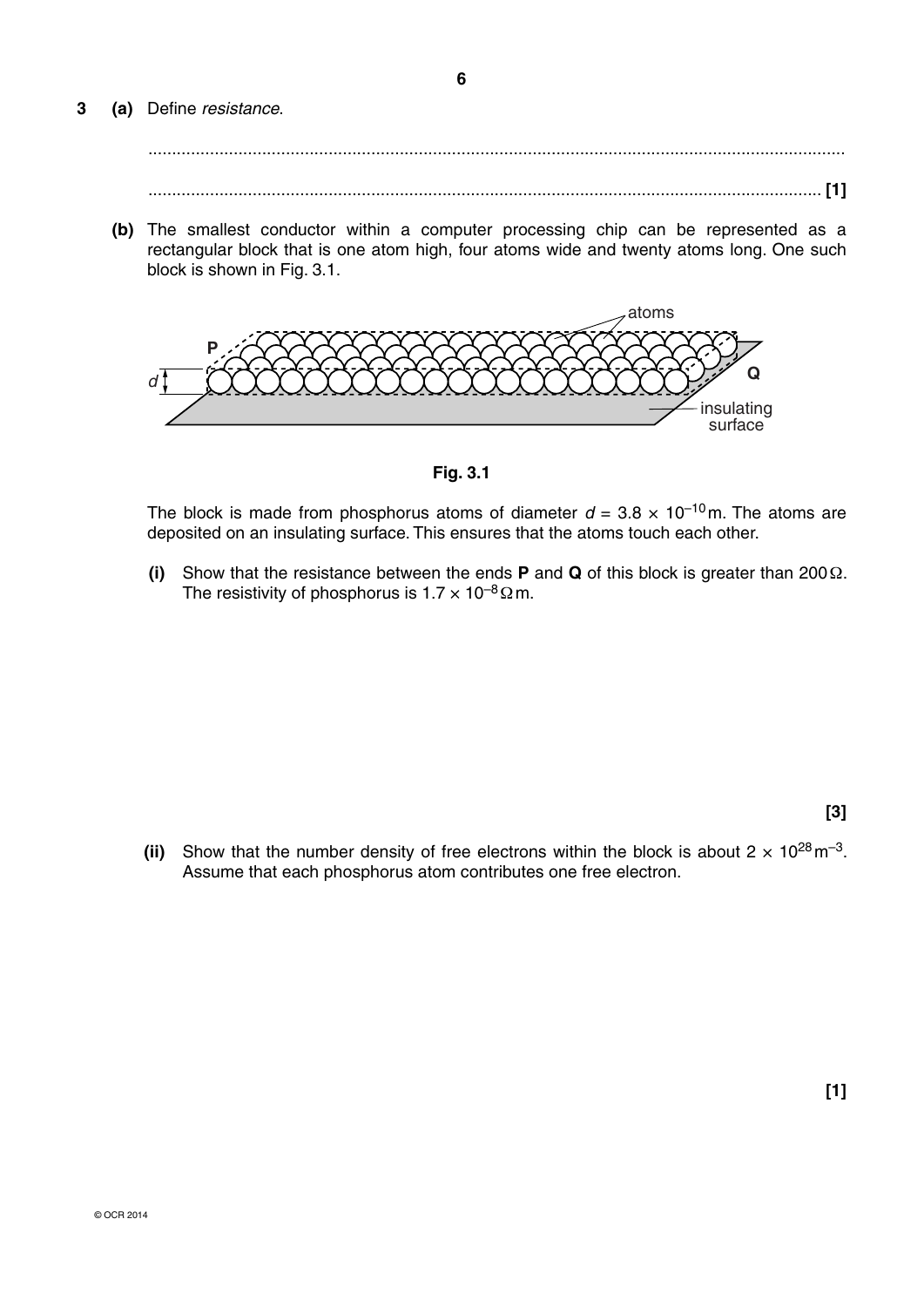**(iii)** Calculate the current between **P** and **Q** when the mean drift velocity of free electrons in the block is  $1.9 \times 10^{-5}$  m s<sup>-1</sup>.

current = ...................................................... A **[2]**

**(iv)** There are about 10<sup>9</sup> of these tiny conductors in a single chip each carrying the current calculated in **(iii)**. Estimate the total power dissipated in these conductors in a single chip.

power = ..................................................... W **[3]**

**(c)** It takes about  $4 \times 10^{-4}$ s for an electron to pass from **P** to **Q** but the electrical signal, an electromagnetic wave, is transmitted across the block in about  $3 \times 10^{-17}$  s. Explain why these times are so different.

 ................................................................................................................................................... ................................................................................................................................................... ................................................................................................................................................... .............................................................................................................................................. **[2] [Total: 12]**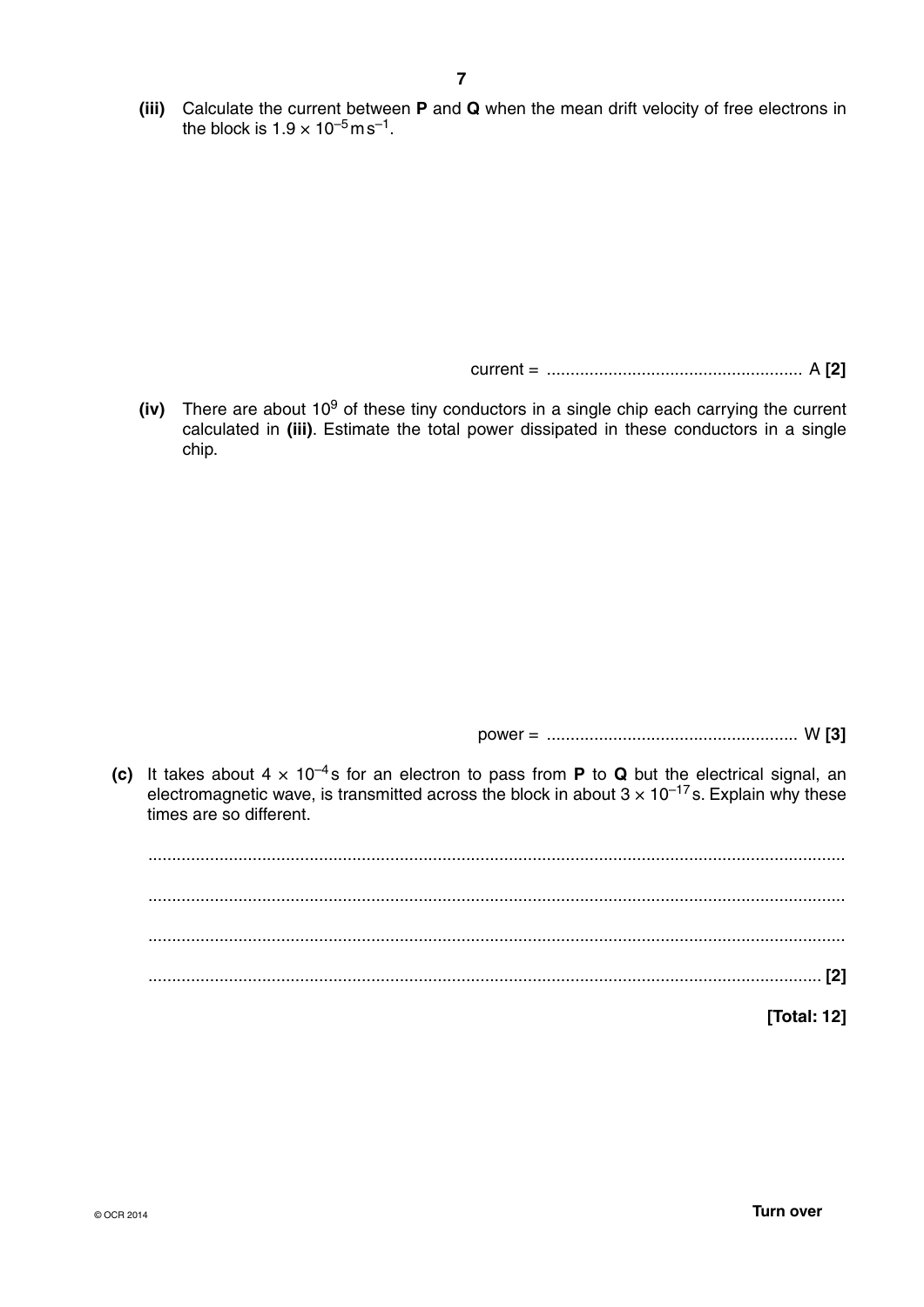**4** Fig. 4.1 shows the *I-V* characteristic of a blue light-emitting diode (LED).



- **(a) (i)** The data for plotting the *I-V* characteristic is collected using the components shown in Fig. 4.2. By drawing on Fig. 4.2 complete the circuit showing how you would connect the two meters needed to collect these data. **[1]**
	- **(ii)** When the current in the circuit of Fig. 4.2 is 20 mA calculate the terminal potential difference across the supply.

terminal p.d. = ...................................................... V **[3]**

- **(b)** The energy of each photon emitted by the LED comes from an electron passing through the LED. The energy of each blue photon emitted by the LED is  $4.1 \times 10^{-19}$  J.
	- **(i)** Calculate the energy of a blue photon in electron volts.

energy = .................................................... eV **[1]**

 **(ii)** Explain how your answer to **(i)** is related to the shape of the curve in Fig. 4.1.

 ........................................................................................................................................... ........................................................................................................................................... ........................................................................................................................................... ...................................................................................................................................... **[2]**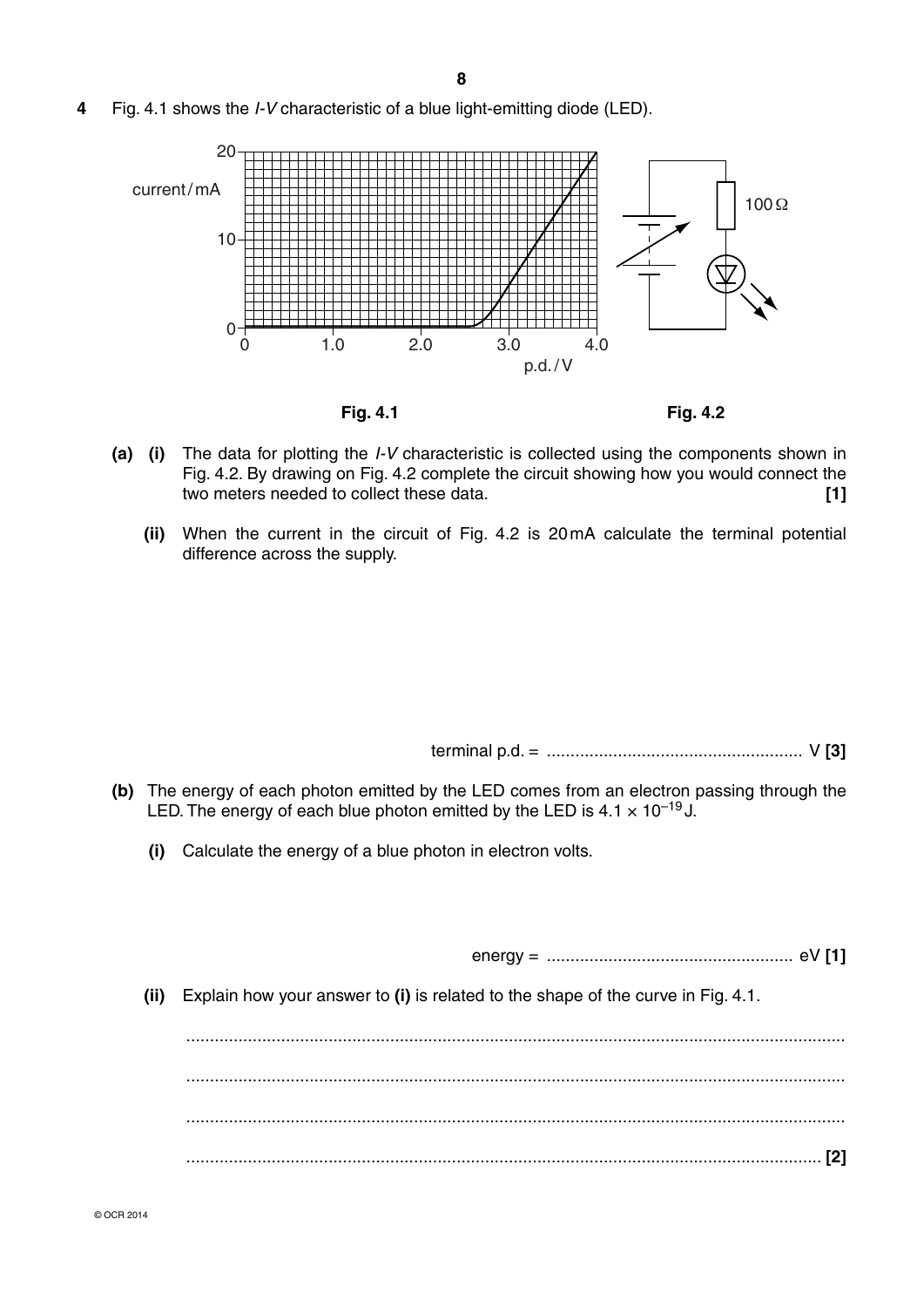- **(c)** Calculate for a current of 20 mA
	- **(i)** the number *n* of electrons passing through the LED per second

*n* = ................................................... s–1 **[2]**

 **(ii)** the total energy of the light emitted per second

energy per second = ................................................. J s–1 **[2]**

 **(iii)** the efficiency of the LED in transforming electrical energy into light energy.

efficiency = ......................................................... **[2]**

 **(d)** The energy of a photon emitted by a red LED is 2.0 eV. The current in this LED is 20 mA when the p.d. across it is 3.4 V. Draw the *I-V* characteristic of this LED on Fig. 4.1. **[2]**

**[Total: 15]**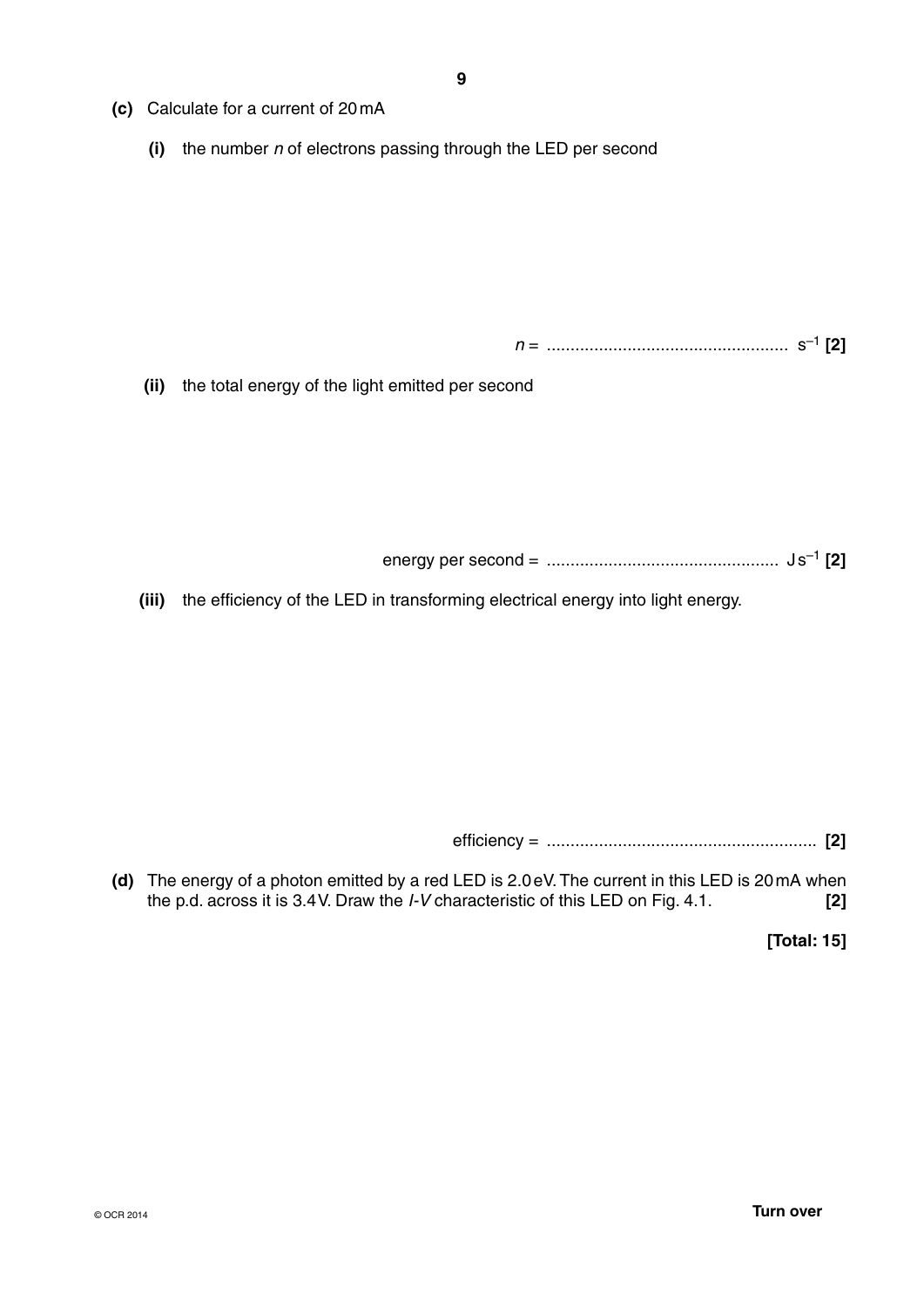**5** Fig. 5.1 shows two loudspeakers **S** and **T** connected to a signal generator, emitting sound of a single frequency but with different amplitudes. A person walks in the direction from **O** to **Q**. The line **OQ** is at a distance *D* from the loudspeakers.





The sound waves emitted individually by **S** and **T** have displacements  $x_S$  and  $x_T$  at the point **P**. Fig. 5.2 shows the variation with time *t* of each of these displacements. Note that the amplitude of the wave from **T** is twice that of the wave from **S**.



**Fig. 5.2**

 **(a)** Explain whether or not the two waves are coherent.

 ................................................................................................................................................... .............................................................................................................................................. **[1]**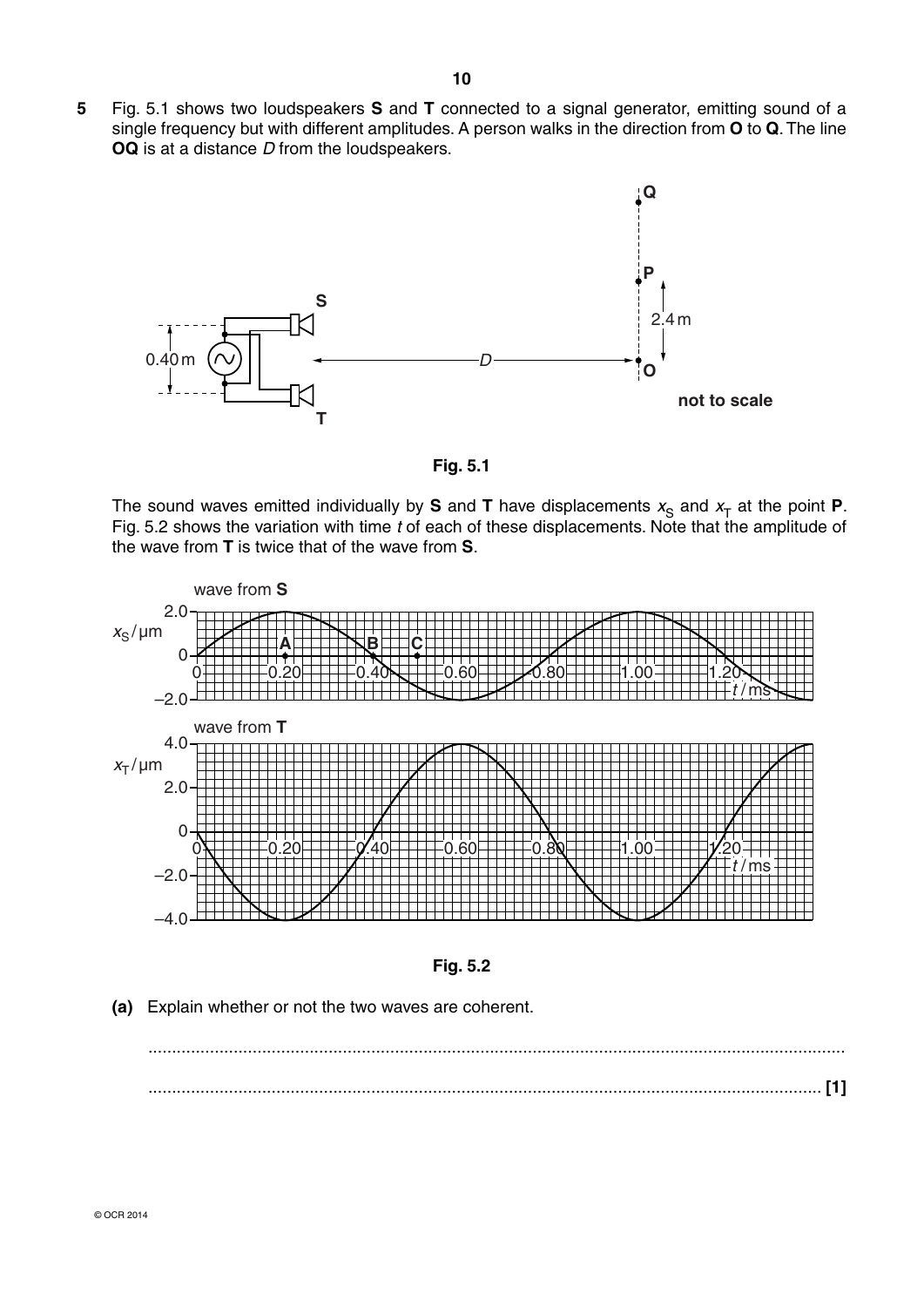**11**

 **(b)** Explain why the sound heard at **P** will be of minimum but not zero intensity.

 ................................................................................................................................................... ................................................................................................................................................... ................................................................................................................................................... .............................................................................................................................................. **[2]**

- **(c)** State the phase difference between the oscillation at time **A**, labelled on the *t*–axis of the  $x_s$ against *t* curve in Fig. 5.2, and the oscillation
	- **(i)** at time **B** .......................................
	- **(ii)** at time **C** ....................................... **[2]**
		-
- **(d) (i)** Calculate the wavelength λ of the sound waves emitted from the loudspeakers.

speed of sound in air  $= 340 \text{ m s}^{-1}$ 

λ = ..................................................... m **[3]**

 **(ii)** Maximum intensity of sound is heard at point **O**. The loudspeakers are 0.40 m apart and the distance **OP** is 2.4 m. **P** is the position of the first minimum. Calculate the distance *D* from the loudspeakers to the line **OQ**. Assume that the equation used for the interference of light from a double-slit also applies for the sound from these two loudspeakers.

*D* = ..................................................... m **[3]**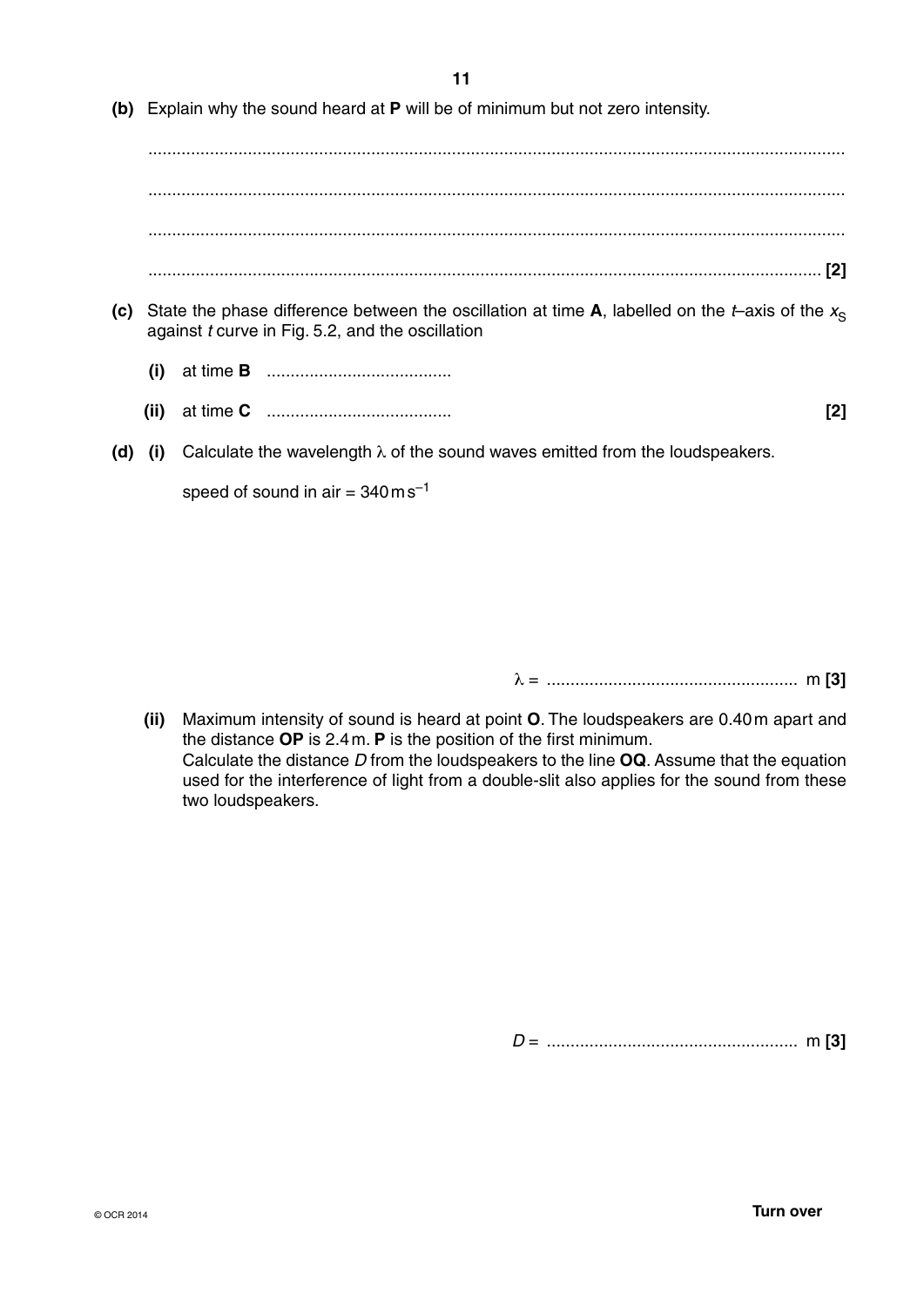**(e) (i)** Explain the term *intensity*. ........................................................................................................................................... ...................................................................................................................................... **[1]**

**(ii)** The intensity of the sound at point **P**, the minimum, is  $4.0 \times 10^{-6}$ W m<sup>-2</sup>. Use data from Fig. 5.2 to calculate the maximum intensity of sound, at point **O**.

maximum intensity = ............................................... W m–2 **[3]**

**[Total: 15]**

**Question 6 begins on page 14**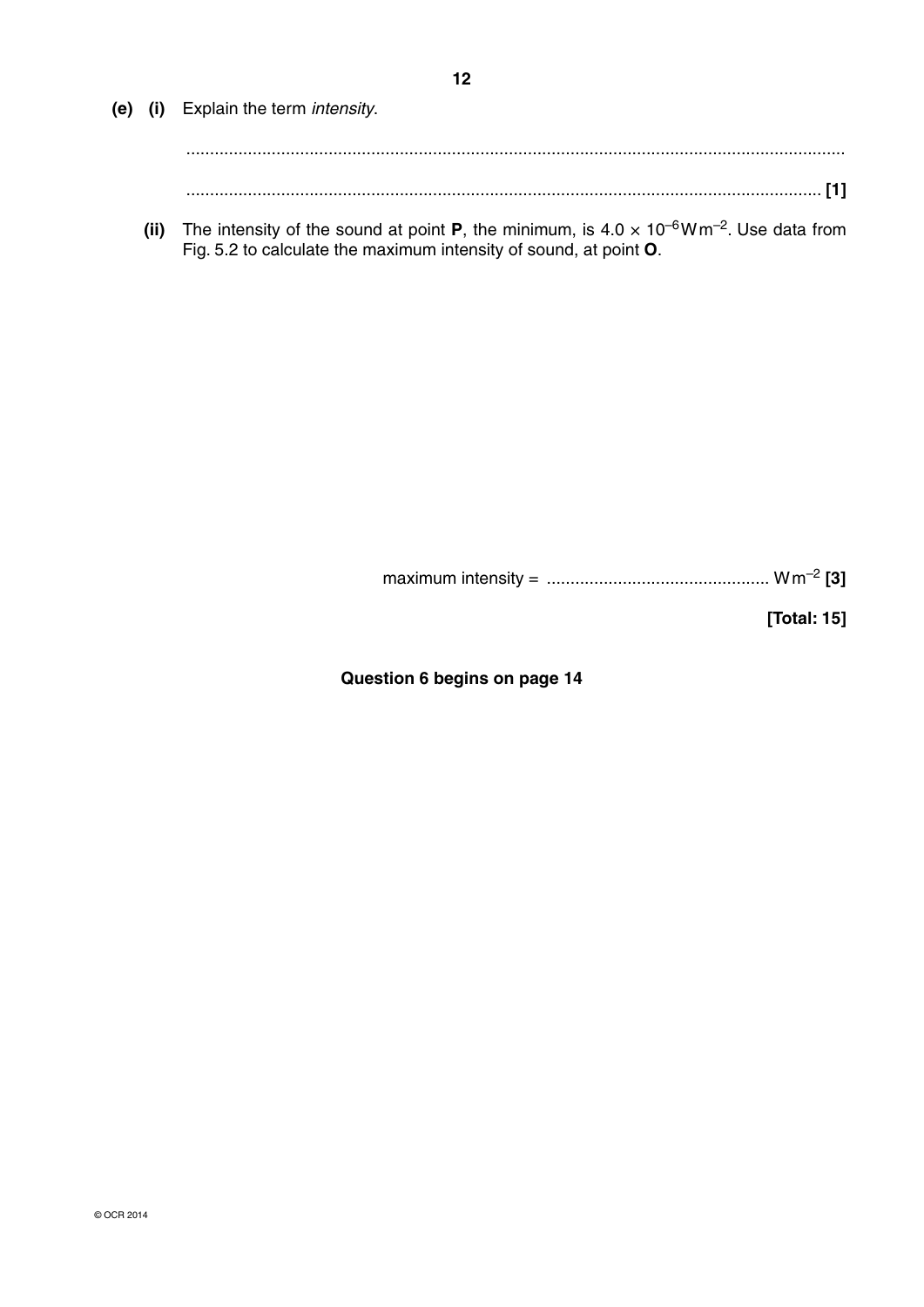**13 BLANK PAGE**

**Question 6 begins on page 14**

**PLEASE DO NOT WRITE ON THIS PAGE**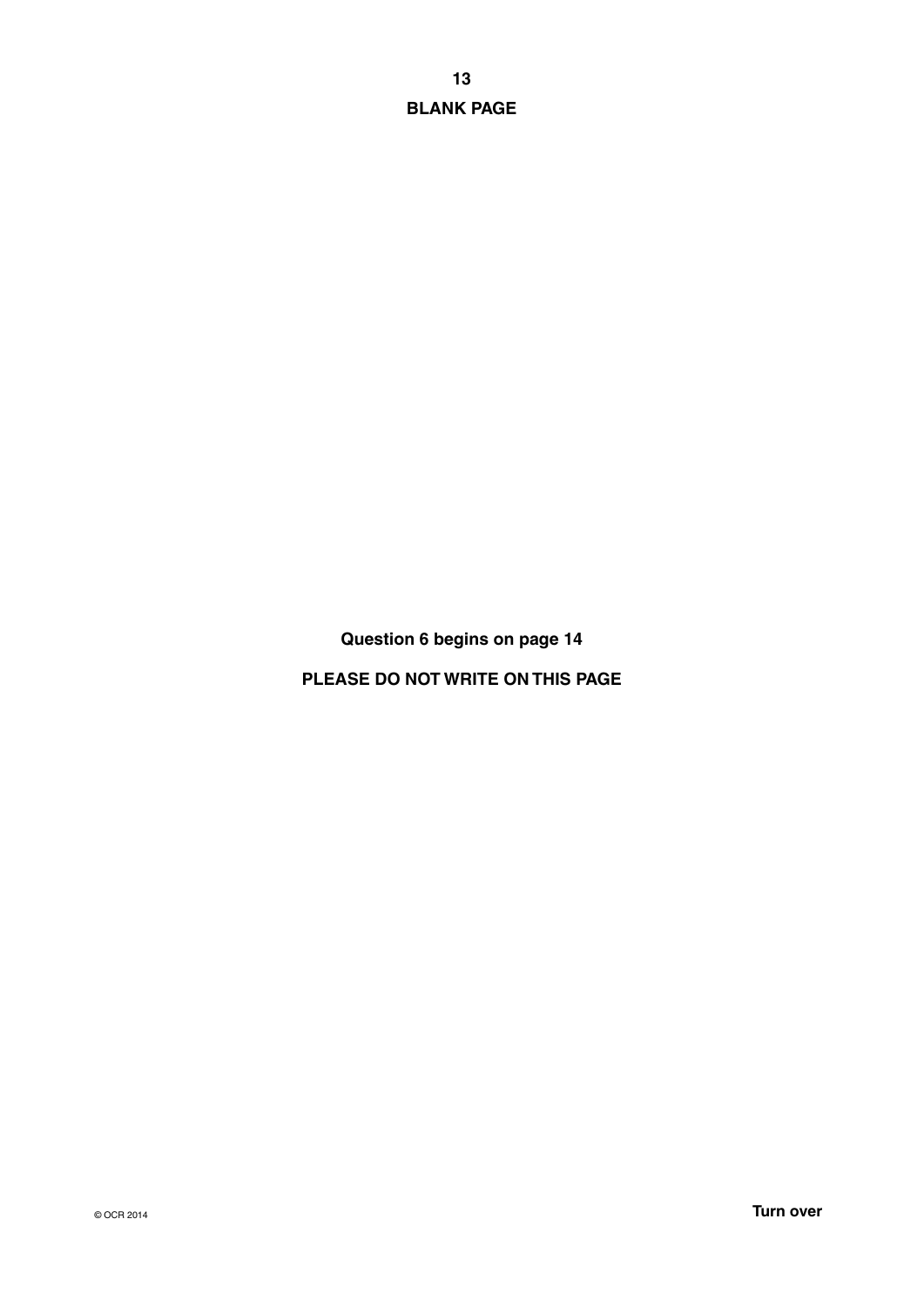- 6 (a) State two properties which distinguish electromagnetic waves from other transverse waves. (b) (i) Describe what is meant by a plane polarised wave.
	- (ii) Light from a filament lamp is viewed through two polarising filters, shown in Fig. 6.1. The arrow beside each filter indicates the transmission axis of that polarising filter.





Explain why the lamp cannot be seen by the eye.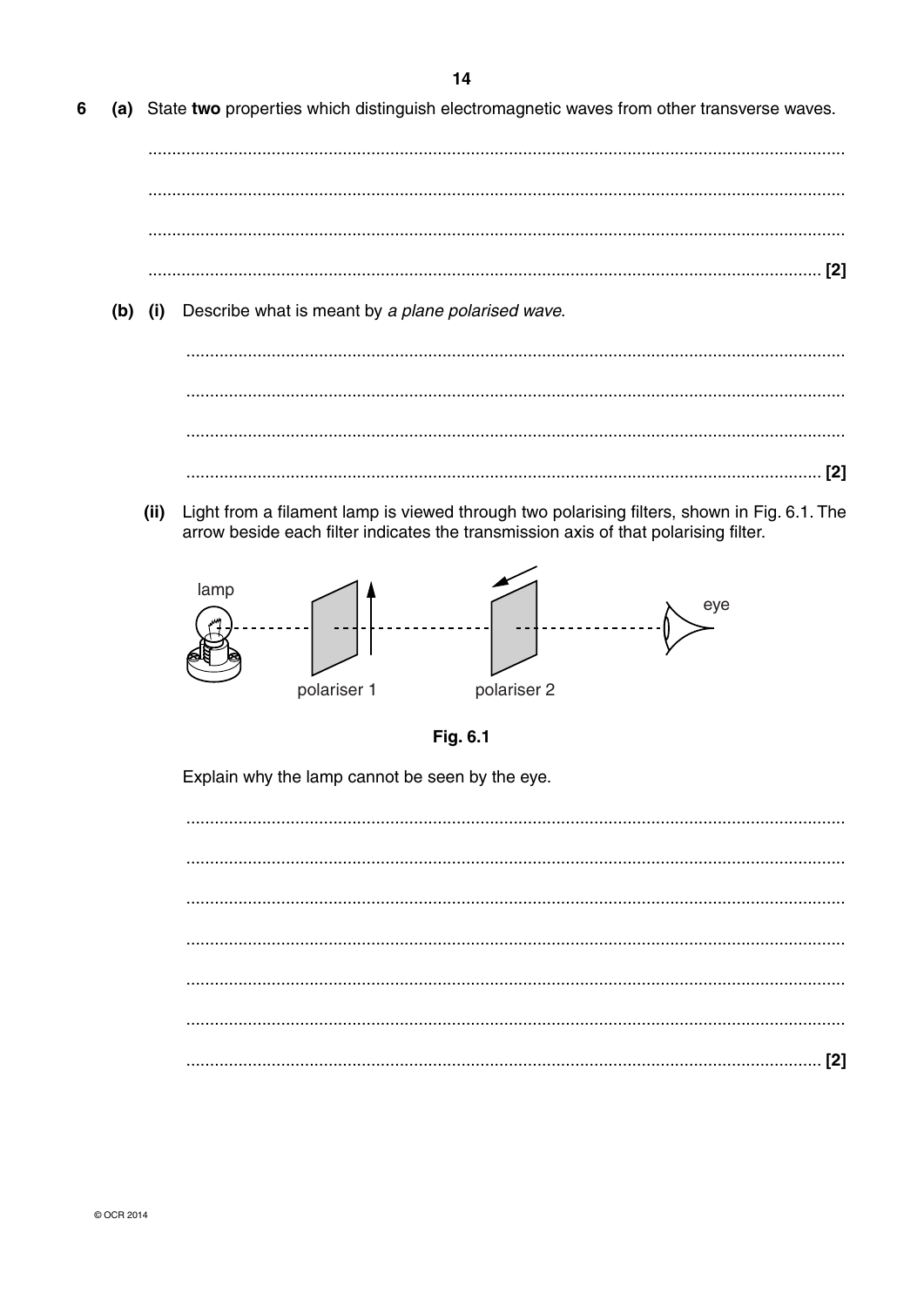(iii) A third polarising filter is placed between the first two with its transmission axis at 45° to each of the others as shown in Fig. 6.2.



 $15$ 



Explain whether or not any light reaches the eye through the three filters.



In your answer you should state clearly the condition for light to be transmitted by a polarising filter.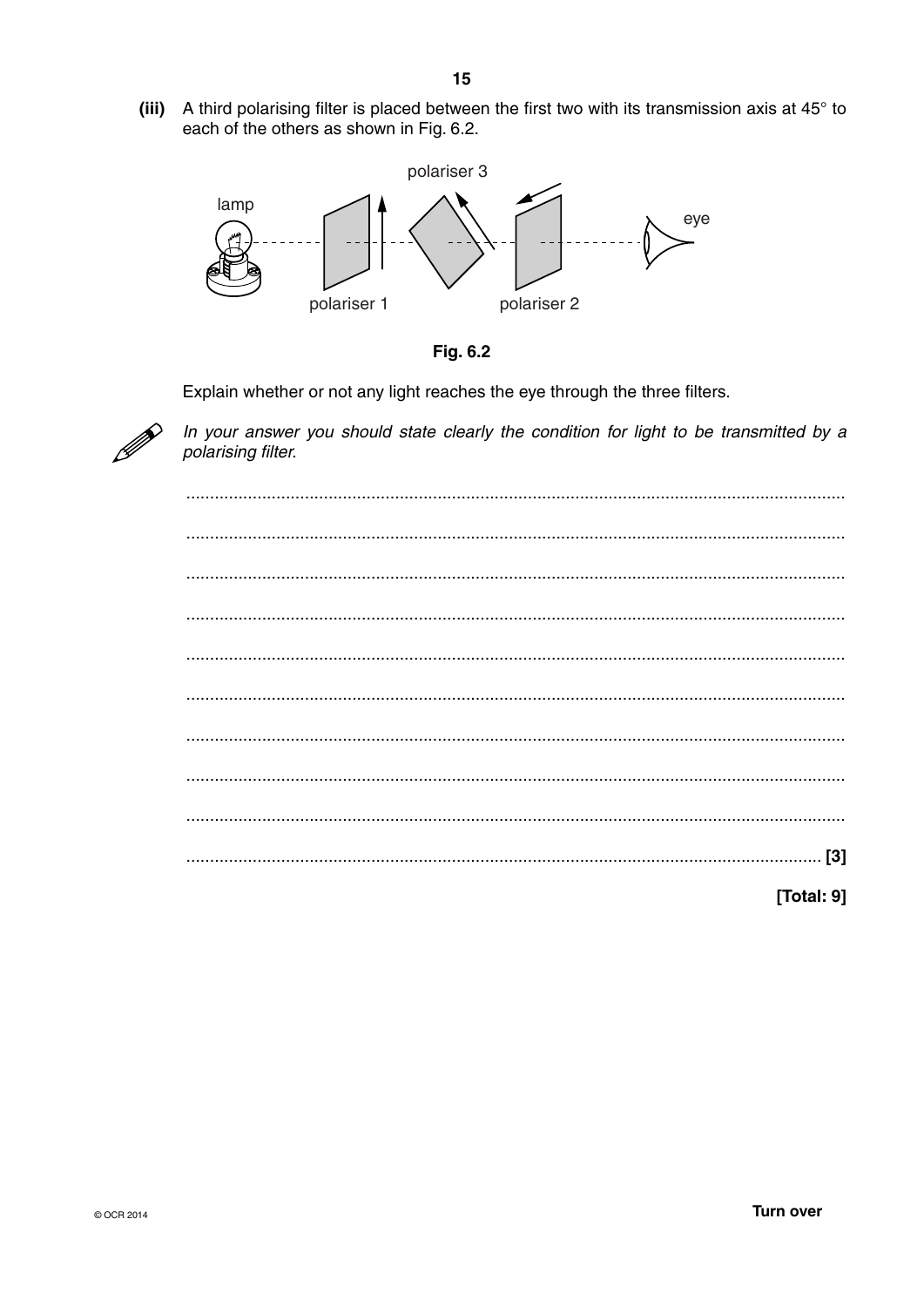$\overline{7}$ An estimation of the speed of electromagnetic waves can be made using the hot spots inside a microwave oven. Microwaves are emitted in all directions inside the metal walls of the oven at a frequency of  $2.5 \times 10^9$  Hz causing stationary waves to be set up. Fig. 7.1 shows a typical pattern of the centres of the hot spots marked **X** in the central area of the floor of the oven.





These positions can be located to within a few millimetres by melting small areas in a bar of chocolate placed on the floor of the oven for a few seconds.

(a) Explain how a stationary microwave pattern is set up in the oven.

| $131$ |
|-------|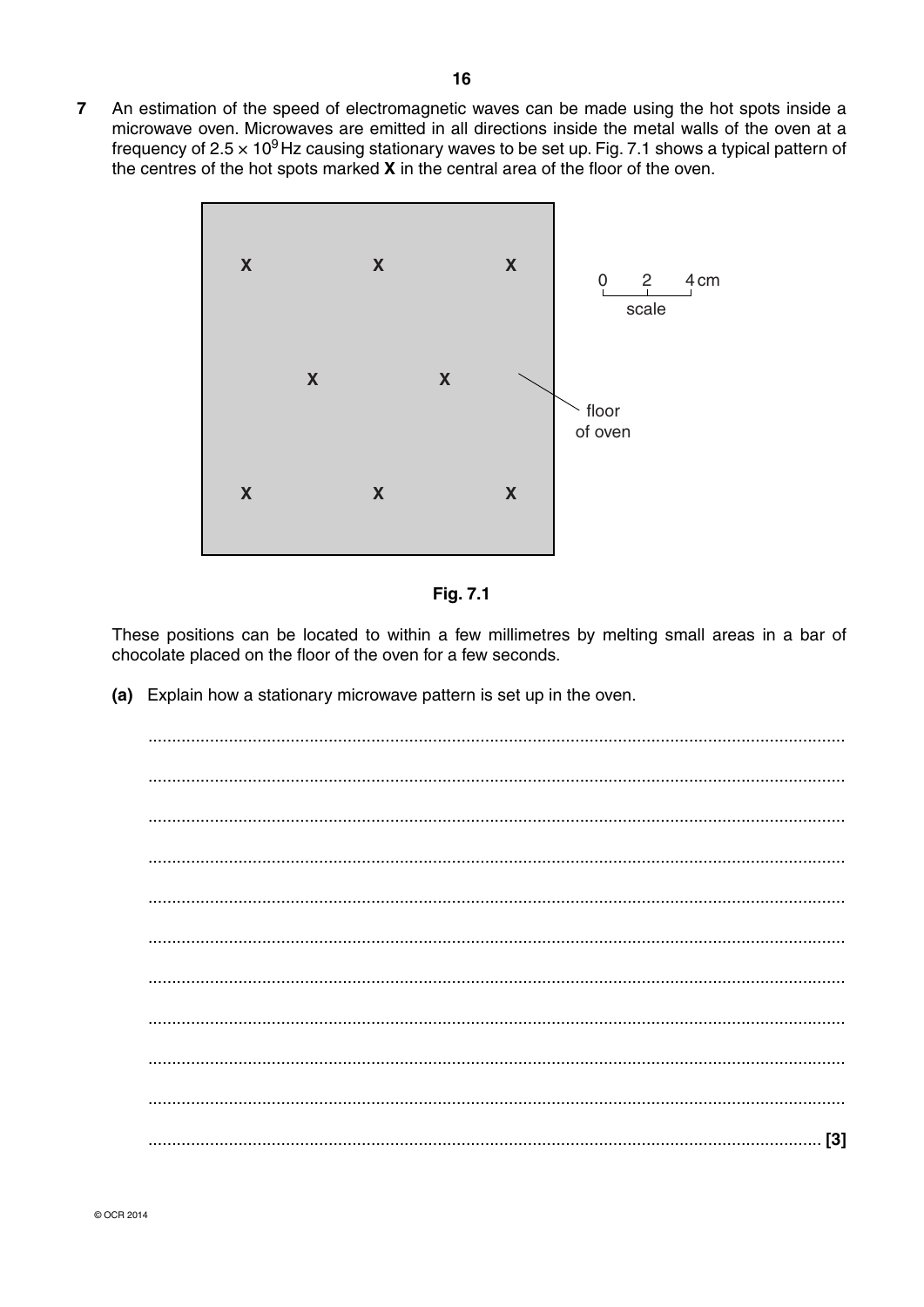(b) Explain whether the points marked X on Fig. 7.1 are at nodes or antinodes in the wave pattern.

(c) Fig. 7.1 is drawn to half scale. By using measurements taken from the diagram make an estimate of the speed  $c$  of the microwaves. Make your reasoning clear.

[Total: 9]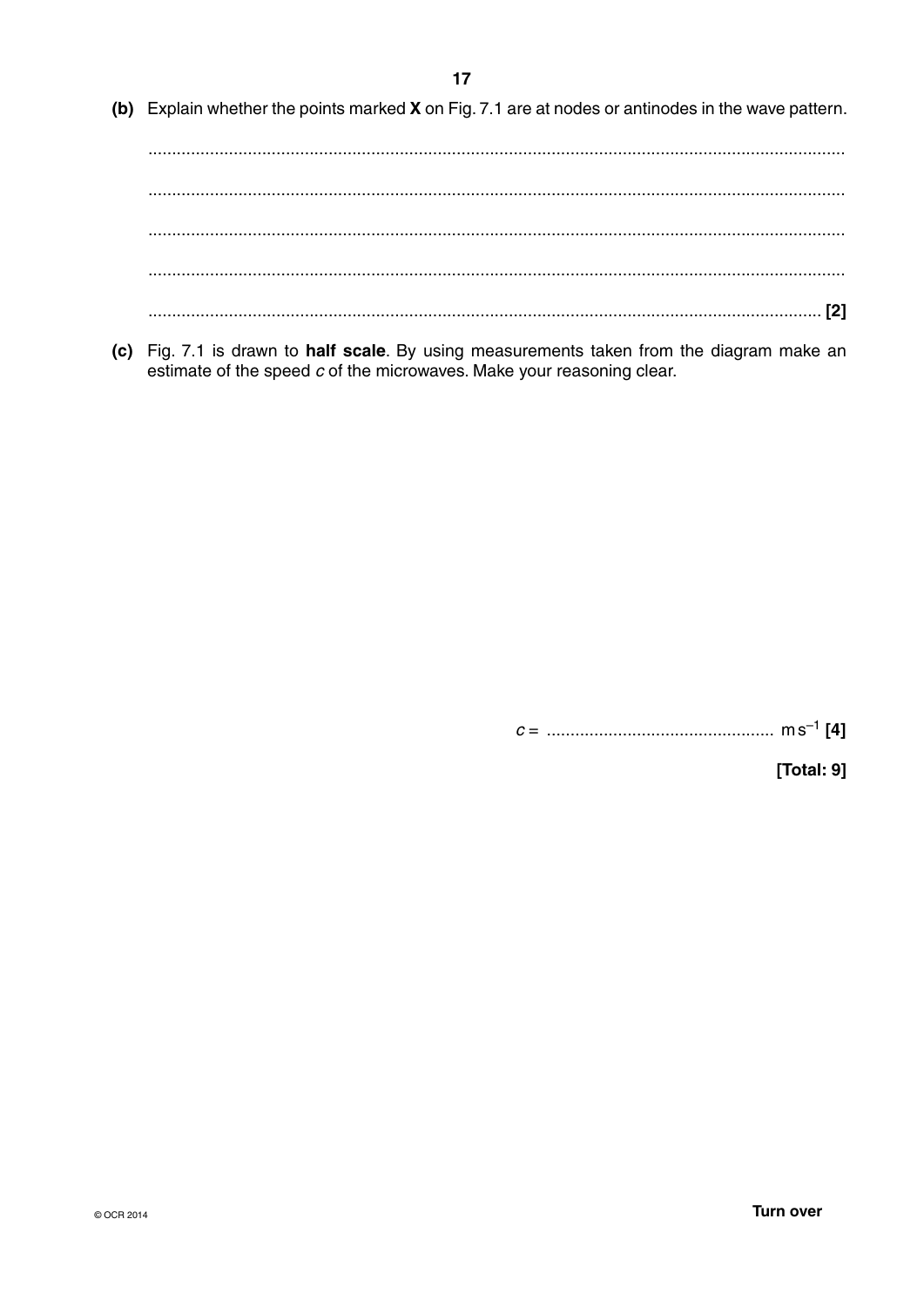- **8** In a demonstration experiment of the photoelectric effect, light of wavelength 440 nm incident on a clean metal surface causes electrons to be emitted. No electrons are emitted from the surface when the wavelength of the incident light is greater than 550 nm.
	- **(a) (i)** Define the term *work function*.

| (ii)  | Explain how the work function is related to the threshold frequency. |
|-------|----------------------------------------------------------------------|
|       |                                                                      |
|       |                                                                      |
|       |                                                                      |
| (iii) | Calculate the value of the work function for this metal.             |

work function = ...................................................... J **[2]**

 **(b) (i)** Show that the maximum speed of the emitted electrons in the experiment is about  $4.5 \times 10^5$  m s<sup>-1</sup>.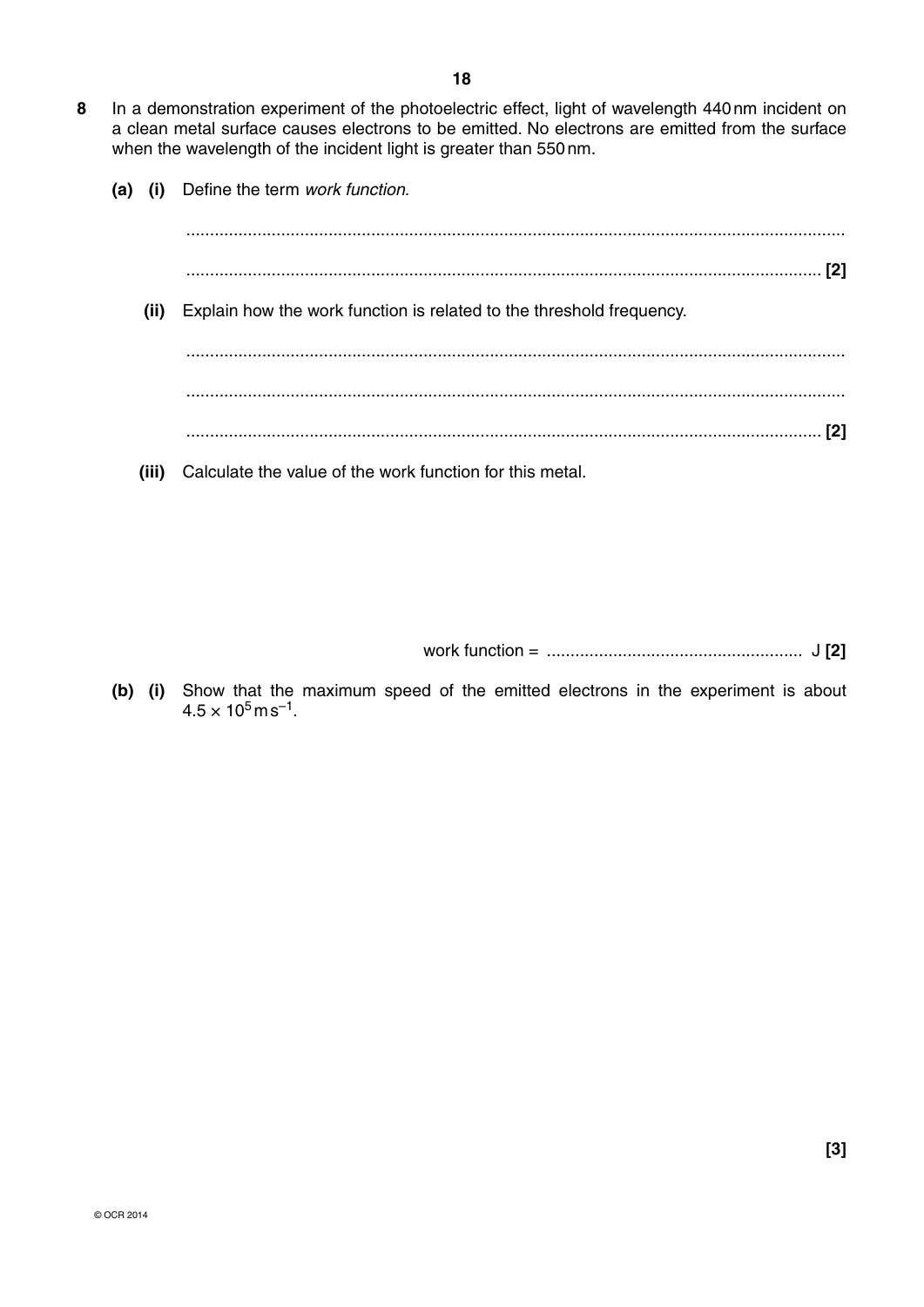**(ii)** Calculate the minimum de Broglie wavelength of an emitted electron.

wavelength = ..................................................... m **[2]**

 **(c)** The light source for this experiment is a discharge lamp containing excited atoms which emit light at several wavelengths. Fig. 8.1 shows the three lowest energy levels of one of these atoms, labelled  $n = 1$ , 2 and 3.



**Fig. 8.1**

Electron transitions between these energy levels can produce three different wavelengths of radiation. The transition between  $n = 2$  and  $n = 1$  causes the 440 nm photons.

 **(i)** Photons at 590 nm are also emitted. Which transition causes these photons?

...................................................................................................................................... **[1]**

 **(ii)** Hence calculate the wavelength of the photons emitted by the third transition.

wavelength = ..................................................... m **[3]**

**[Total: 15]**

## **END OF QUESTION PAPER**